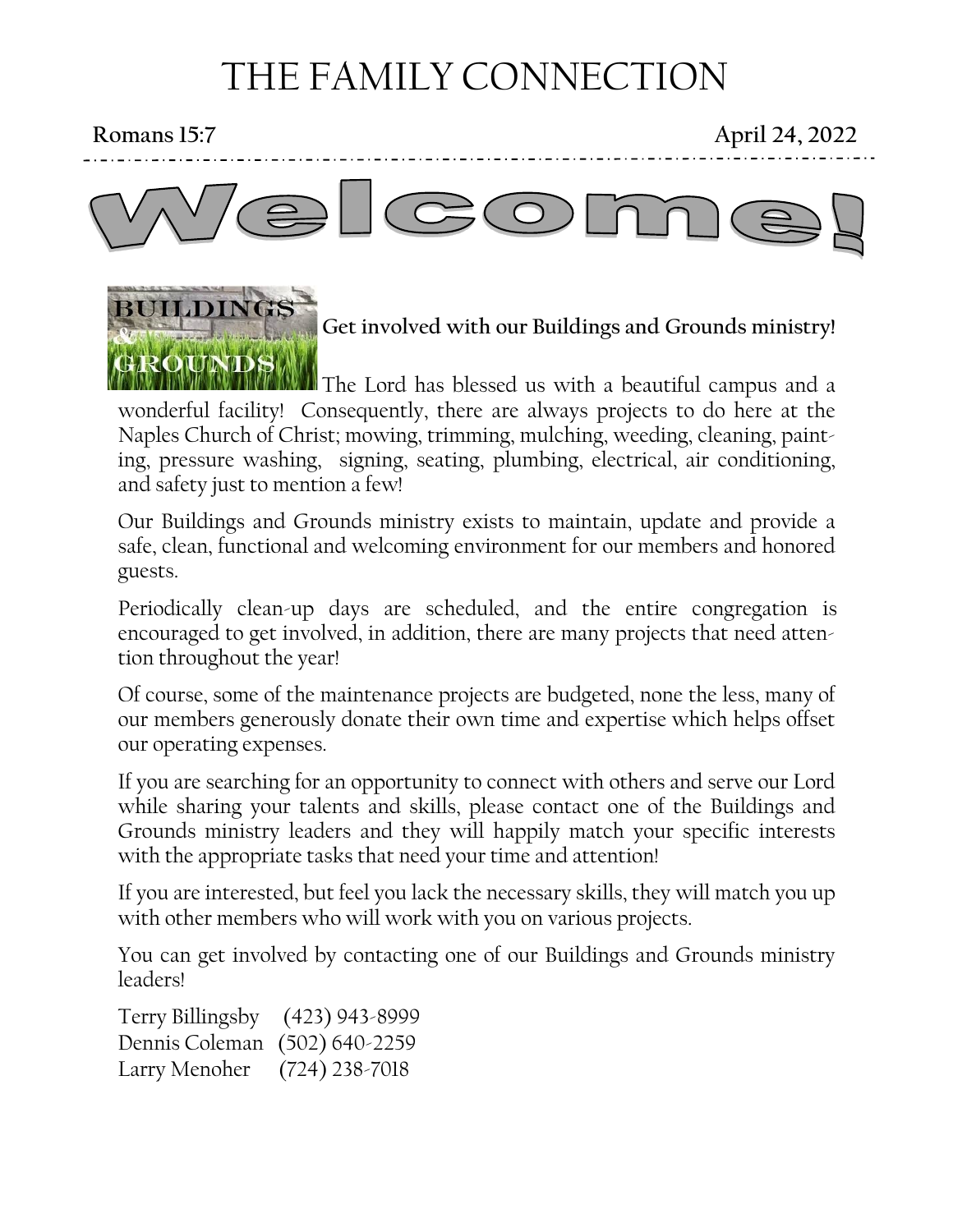## **PRAYER LIST\* MEMBERS**

- Claude Haynes • Debbie Kendall
- Linda Copeland
- Danny Shelly
- Margie Rhodes
- Bonnie Stephens
- Maria Reategui
- Elvis Durity
- Bob Stafford
- Doug Fee
- Carla Sledge
- Donna Strong
- Lee & Linda Sutton
- Di Menoher
- Jeff Blake
- Glenn Macon
- Rick Barrett
- Lardys Landeros
- Milena Fitzgerald

- **NURSING HOME / SHUT-INS** June McCauley
- Lew Parks

### **FAMILY & FRIENDS**

• Jon Sauer Lexi Carr

- Kasey Dudley Tania Gadbury
- Maddie Whitlock
- Cara Rogers
- Amelia Larios
- Joe & Marie Lennon's son
- Mary Ryder Lynn Greer
- Linda Sutton grandson Matt & great granddaughter Jordan
- John Wallace's sister, Beth
- Marsha Hampton
- Marco Moros
- Hussey Family Sally Abbott
- Judy Sauer's g-daughter, Meaghan
- Ivonne Maria Reategui's cousin
- Robert Champion
- Michael Presto
- Larry Brown Judy Brugman
	-
- **Brooke Ruppel** • Ao Hotchkiss Mary Nell Shelly
- Danny Billingsby
- Donia Ciabuca
- Adrian Ivanov

### **MILITARY**

Christopher Lemay Lee Strong Darrell Martin Casandra Prokop

| Order of Worship        |
|-------------------------|
| $\Delta$ pril $24.2022$ |

**April 24, 2022 Call to Worship: Joe Lennon** *Medley "Thank You, Lord" "We're Marching to Zion"* **Welcome: Terry Billingsby** *" Is He Worthy?"* **Prayer: Scott Otey** *"When My Love to Christ Grows Weak"* **Communion: Barry Brown Mark 14:22-25 Deuteronomy 8:18 Song before the Message** *"Anywhere with Jesus"* Children are invited to go to the worship class during this song $*$ **Message: Tim Neal Invitation Song:** *"Hide Me Away" Live stream will end after the invitation song today for a private message* **Closing Song:** *"The Battle Belongs to the Lord"* **Closing Prayer:** Parents please pick up your children from class **\*Children's Worship Class** - 3 years of age to Pre-K - Classroom A8 **Worship volunteers** - remember to meet in Classroom A-11 at 8:50

Communion bread has been placed into individual cups. Gluten Free communion has been placed within the very center ring of each tray. Bread & juice cups will be picked up when the offering is collected.

### **Future Events**

**Every Monday:** Russ' Open Bible Study - 6-7PM - Fellowship Rm **Every Tuesday:** Men's Prayer Meeting - 6:30 AM **Every Tuesday:** Girls' Devo - 6:15PM - Pam Macon's home **EVERY SUNDAY IN APRIL: Melissa will take your new photo May 2 - 6th:** Livingston Academy Teacher Appreciation Week **May 11th-June 1st:** Ladies Bible Class begins Wednesday at 6PM **May 13th:** VPK Graduation 9:30 AM **May 14th - 15th:** West Broward Youth Group Weekend Event May 29th: Fellowship Meal honoring our Graduates<br>March 3 - 5, 2023: Camping Retreat - Hillsborough River Sta **March 3 - 5, 2023:** Camping Retreat - Hillsborough River State Park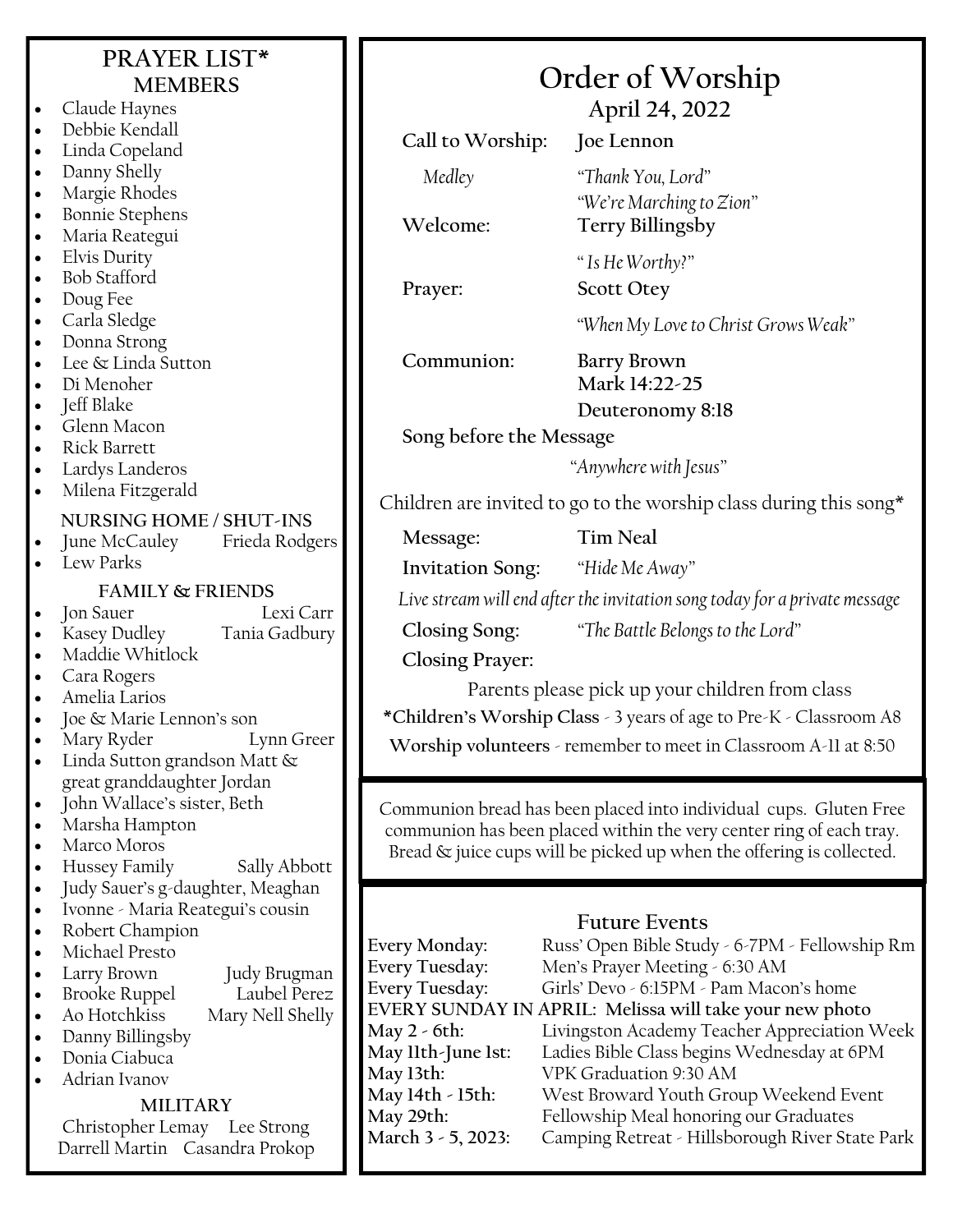### **GIVING & ATTENDANCE WEEK ENDED April 17, 2022**

| Weekly Actual                | \$9,229 |  |
|------------------------------|---------|--|
| Weekly Budget                | \$9,000 |  |
| \$<br>Weekly Variance        | 229     |  |
| 4 Week Average Variance      | \$989   |  |
| Sunday Worship:              |         |  |
| Attendance in Building       | 159     |  |
| Attendance via views online: | 162     |  |
| Sunday Morning Study:        |         |  |
| Attendance in Building       | 89      |  |
| Attendance via views online: | 97      |  |
| Sunday Evening:              |         |  |
| Connection Group Attendance  |         |  |
| Wednesday:                   |         |  |
| Attendance in Building/Teens | 60      |  |
| Attendance online:           | 47      |  |

### **PRAYER SECTION**

- Claude Haynes, June McCauley, Elvis Durity, & Scott Blake continue to have health challenges.
- Pray for the families affected by COVID-19.
- Many of our Winter Residents are returning to their northern homes. As you prepare to leave, please let us know. You will remain in our prayers year-round.
- Several members are going through a series of medical tests and doctor appointments. Please keep all of them and their medical team in your prayers.

# Birthday's & Anniversaries

- 24 Hugh Travis
- 24 Tom Wriggins
- 26 Audrey Streefkerk
- 27 Sonyia Rimmer
- 27 Faith Brown
- 28 Margorie Rhodes
- 30 Di Menoher
- May 3 Pam Macon
- 4 Kenneth Brown
- 4 Drew & Susan Meulenberg
- 6 Larry & Di Menoher
- 8 Easton & Allysa Davis

# **Bible Study Times & Locations**

**Sunday morning classes:**

**Adults** will gather in the Auditorium - **Tim Neal Singing Class -**will meet in Classroom A8 - **Joe Lennon Cradle Roll** will meet in the Training Room - **Melissa Neal PreSchool** will meet inClassroom #2a - **Nora Vitiello K-2nd grades** will meet inClassroom #7 - **Susan Meulenburg 3rd – 5 th grade**s will meet in Classroom A-11 - **Kristin Cipolla Teens -** meet in the Teen House with **Sunday night:- 5:30 PM - See insert for locations Wednesday night classes 6:30PM: Adults** - Auditorium - teacher - **Jeff Blake Ladies -** Fellowship Room - Trustworthy - various ladies **PreSchool** will meet inClassroom #2a - **Susan Shelly 3rd – 5 th grade**s will meet in Classroom A-11 - teachers **Diana Travis & Pam Billingsby** 

**Teens** - Teen House - **with Zak & Jordyn Dempsey**

Our virtual options via Facebook & YouTube, @ the times listed above. We hope you will join us in one of these Bible study opportunities.

# **Your Help Is Needed!**

We are looking for teachers to help with the children's worship class. Children ages 3 - 5 remain with their parents until dismissed by the song leader after communion. During this worship time, children are given the opportunity to learn about Jesus through Bible stories, songs, crafts, worship, and fun activities. This is a fun and easy way to connect with our youth and a valuable way to serve our young families. If you are able to help please contact Diane Otey ASAP 239- 253-0460.

# **Nominations End Wednesday**

Please nominate Livingston Academy in the categories of Childcare and Preschool at. https://naplesnews.secondstreetapp.com/Best-of-the-Best-2022-showcase/gallery/

## **Condolences**

Our condolences go out the Blanche Rowan and family in the passing of Blanche's elderly mother. Cards for the family may be sent to: 2333 Williamsburg Lane, Fairmont, WV 26554.

A combined service for Wayne & Bonnie was held April 12th in their home state of Iowa. Cards for the family may be sent to daughter, Carolle Kinney - 24033 Golden Eagle Ln, Bonita Springs, 34135.

Condolences also go to Zak Dempsey in the passing of his grandfather whose service was this weekend. Cards may be sent to: 5290 Hickory Wood Dr, Naples, 34119.

# **Teen House Renovations**

We are in the process of making some much needed improvements to the Teen House. We are looking for donors & volunteers. Please contact Jeff Blake at 734-476-4952 or jblake53@gmail.com for information.